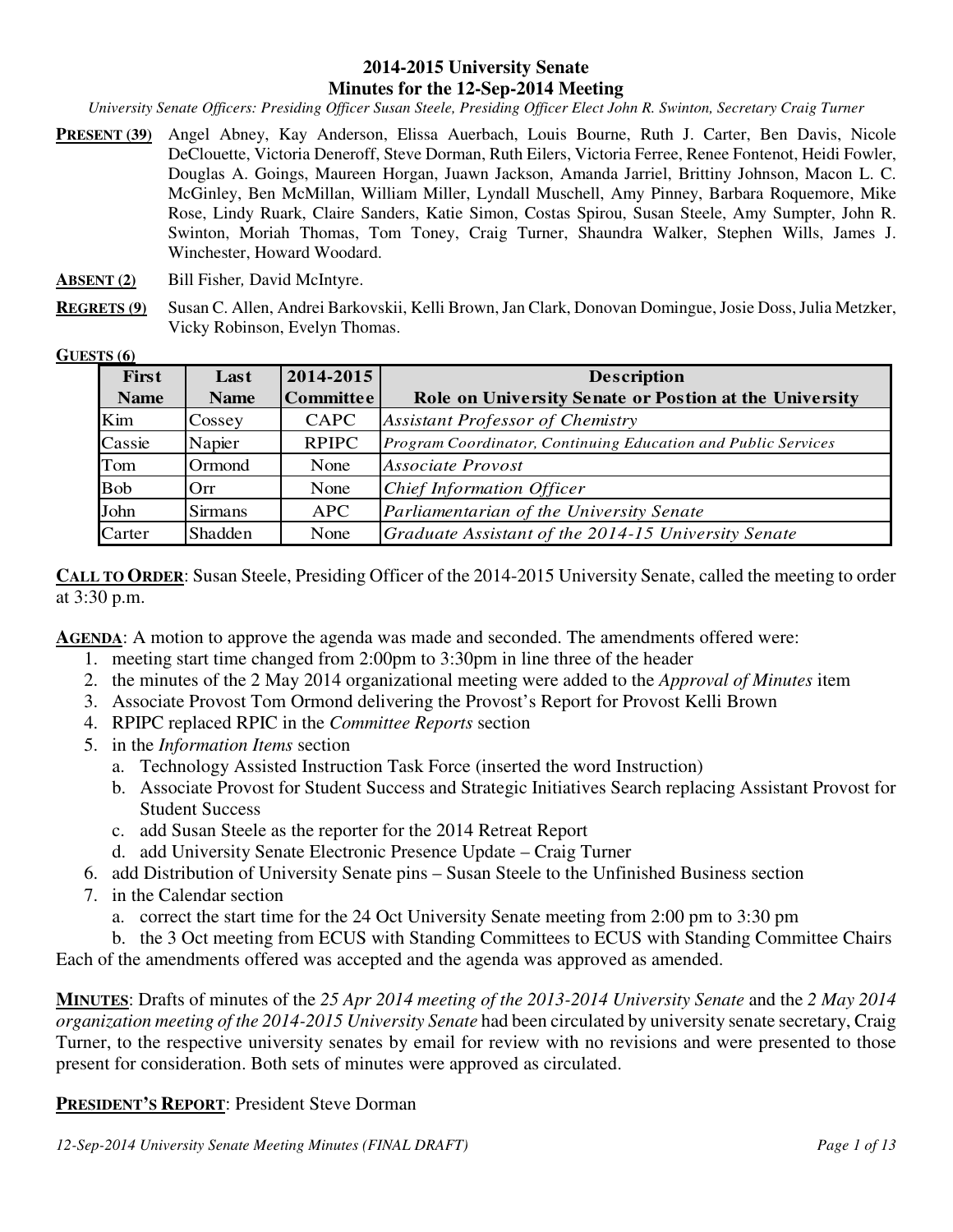## 1. **REMINDER – SMOKE-FREE/TOBACCO-FREE CAMPUS**

- a. **Effective Date** Georgia College is transitioning to a tobacco/smoke-free campus effective Oct 1.
- b. **Cessation** Please remind your colleagues of this timeline and make them aware that the university is offering smoking cessation courses to employees and their families.
- c. **Health Fair** In addition, everyone is invited to participate in the "Choose Health" fair Oct 1 on front campus.

## 2. **STATUS OF BUILDING PROJECTS**

- a. **Mayfair/McIntosh** The architectural firm and contractor have been selected by the system office to begin Mayfair/McIntosh renovations which are scheduled for completion in Spring 2016.
- b. **Beeson** Also, the architectural firm has been selected by the system office for Beeson Hall design phase which will take approximately a year.
- c. **West Campus** In addition, our West Campus Center has been redesigned and you will be invited to participate in a Re-Opening event around the end of Sept /start of Oct.
- 3. **NEW HIRES** Searches for two critical positions for the life of the university have been recently completed. The new HR Director, Leslie Pierce, and the new Training Coordinator, Daniel Simpson, will assume their new roles in late September.

## 4. **2016 BUDGET**

- a. **USG Budget** At the Sept BoR meeting this week, the FY 2016 USG budget request was approved for submission to the Governor. We are pleased that full funding for the renovation of Historic Beeson Hall is in the budget that will be submitted to the Governor.
- b. **Performance-Based Funding** We also learned that there will be a delay in the transition to the performance-based funding model - further study on some components has been requested by OPB, House and Senate - and the existing enrollment-based formula will be used for FY 2016 and enrollment changes from FY 2013 to FY 2014 will be the primary driver.
- c. **Merit Increases** While merit increases are not a line item request, the system office is in full support of any potential state merit increases brought forth during the general assembly.

# 5. **GC BUDGET PLANNING PROCESS**

- a. **Get Involved** The FY 2016 budget planning worksheets have been sent out for departmental planning, and the institution's budget state and needs list will be presented at the Nov 19<sup>th</sup> budget planning forum. Please get involved in the local discussions about departmental and college needs and directions.
- b. **Budget Planning Forum** In addition, you are invited to the Nov. 19<sup>th</sup> planning forum.

# 6. **UNIVERSITY ADVANCEMENT**

- a. **Development Officers** As a part of a change in philosophy around advancement and development, there have been development officers hired and placed in the colleges. So, let me encourage to work with your development officers. University Advancement is engaged in an activity that will determine how to work through fundraising and alumni ideas generated at the faculty and staff level – and all of the processes start with the development officers in the units.
- b. **Transformational Ideas** In addition we are thinking through a concept in which we would present several transformational ideas to the university. These transformational ideas would be cross disciplinary and would serve to transform the university in a significant way.

### 7. **EARLY COLLEGE SUCCESS**

- a. **Accomplishment** Congratulations to Dr. Runee Sallad and the entire faculty and staff of Early College. Of the 19 students who graduated this May - 100%, all 19, will attend college.
- b. **Distribution** It is our understanding that five of the students are attending GC, eight students are at GMC, two students are at Clayton State, one student is at GA Southern, one student is at Union College in KY, one student is at Brenau, and one student is at ABAC.
- c. **College Credit and Scholarships** All of the graduates have some college credit and five received scholarships from either the university or a local organization to assist with college.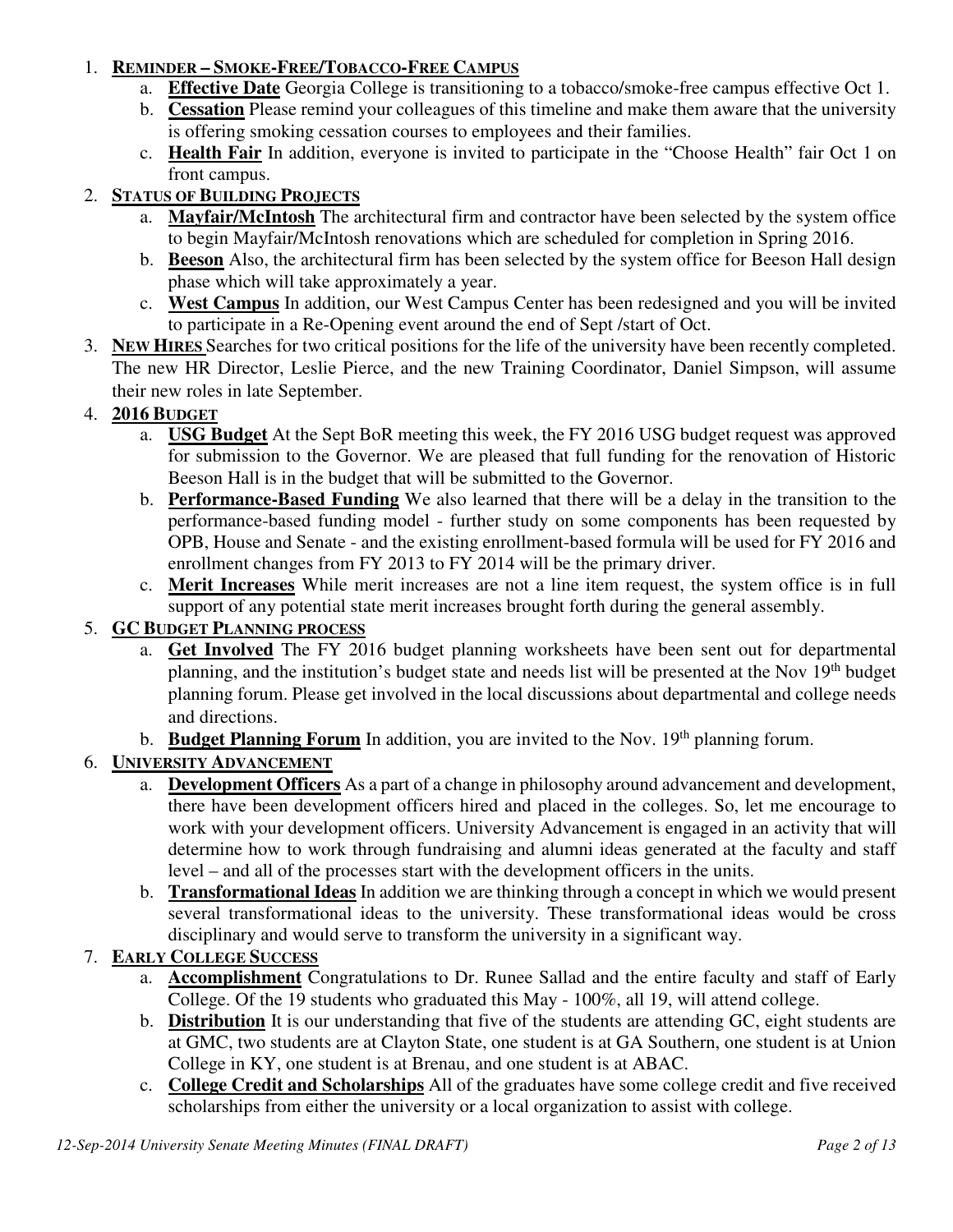- 8. **TIME CAPSULE** The Quasquicentennial Planning Committee is assembling a time capsule and if you would like to contribute to that time capsule, please contact Dr. Bruce Harshbarger.
- 9. **QUESTIONS** President Dorman invited questions from the floor. There were none.

**PROVOST'S REPORT**: Associate Provost Tom Ormond reporting for Provost Kelli Brown

- 1. **FACULTY EXCELLENCE**
	- a. **Welcome** Please join me in welcoming two new members to the Academic Affairs staff:
		- i. **Institutional Research & Effectiveness** Dr. Chris Ferland joined Georgia College on August 1 as Assistant Vice President for Institutional Research. Chris previously worked for six years in the USG office where he served as the Senior Research Associate within the Office of Research and Policy Analysis. Prior to this, Chris was the Associate Director of Enrollment Management at the University of Georgia for three years. Chris has a BA in Sociology, MS in Sociology, MS in Applied Economics from Clemson University, and a PhD in Higher Education from UGA. James Carlisle, Director of Enterprise Systems, served as interim director of institutional research for the past seven months. Thank you James for your leadership in this role.
			- 1) **Office of Assessment** Effective immediately, the Office of Assessment will be part of the newly formed Office of Institutional Research and Effectiveness. Cara Meade, Director of Assessment, will report to Dr. Chris Ferland and likewise will move to the Harrison House. This new organizational structure will greatly increase communication.
		- ii. **AVP International Education** Dr. Eric Spears joined Georgia College on July 7. Eric joins us from Mercer University where he served as Director of the Office of International Programs, Director of the Brazil Institute at Mercer, and the Director of the Honors Program International Scholars Track. Eric received a BA in Geography from Marshall University, MA in International Political Economy from the University of Warwick and a Doctorate in Geography from West Virginia University. Libby Davis provided leadership to the International Education office during the search process. Words cannot express our appreciation for Libby's leadership that year and her work with campus and community leaders, as well as students to ensure a seamless continuation of all international education activities.
	- b. **Ongoing Searches**
		- i. **John H. Lounsbury College of Education Dean Search** The search is being chaired by Tom Ormond and assisted by the Academic Search firm. The search committee will be conducting neutral site interviews at the end of September with plans to bring candidates to campus in October. Search committee members include: Linda Bradley (College of Education), Keisha Foston (College of Education), Lisa Griffin (School of Health & Human Performance), Chris Greer (College of Education), Brittany Perry (student representative), Tom Ormond (Office of Academic Affairs), Marcia Peck (College of Education), Holley Roberts (College of Education), and Mike Newton (Jasper County School Superintendent).
		- ii. **Associate Provost for Student Success and Strategic Initiatives** Dr. Mark Pelton is chairing the search and finalists have been invited to campus. One candidate has already visited with three coming soon. Please watch for announcements on Front Page. Search Committee members include: Kay Anderson (Registrar), Lee Gillis (Psychological Science), Mark Pelton (AVP Extended University), Ben McMillan (University Senate), Andy Lewter (Dean of Students), Mike Augustine (Senior Director for Advising & Retention), Jeanne Haslam (Coordinator, Learning Center), Kate Benson (student representative) and Neil Jones (Office of Academic Affairs).
		- iii. **Director of Admissions** Dr. Costas Spirou is chairing the search and neutral site interviews were conducted on September 4-5. Two strong candidates have been selected as finalists and invited to campus on September 23-24 & September 25-26. Additional details on finalists will be forthcoming. Search Committee members include: Costas Spirou (Government & Sociology), John Hachtel (AVP for Strategic Communications), Jessica Gore (Admissions Counselor), Ryan Greene (Senior Manager, Parking & Transportation Services), Matthew Mize (Director of Alumni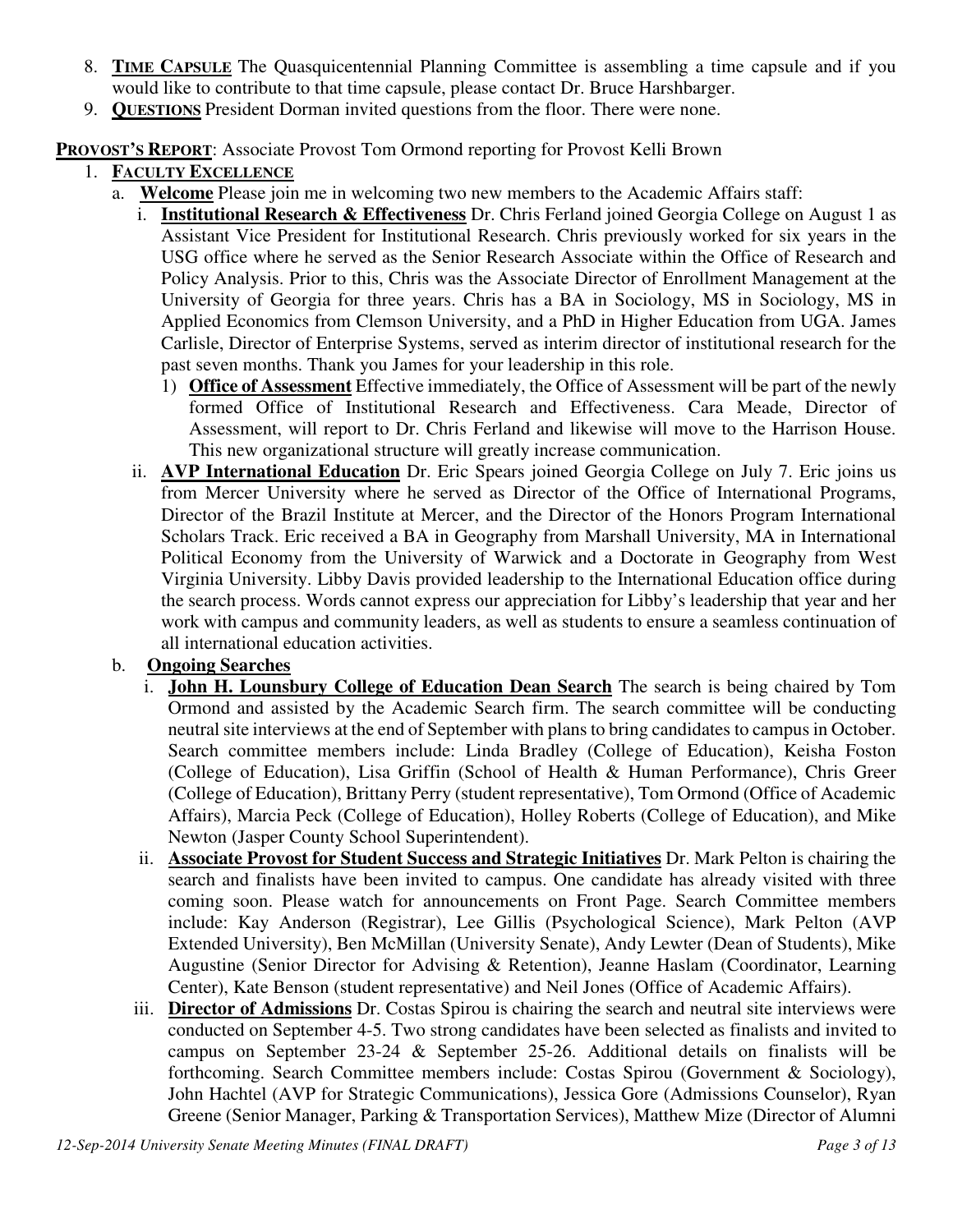Relations & the Heritage Fund), Allyson Epps (Coordinator of New Student Programs) and Sean Espinosa (Student Representative).

# 2. **INSTITUTIONAL/PROGRAM EXCELLENCE**

- a. **Human Resources Director** Effective September 29, Ms. Leslie Pierce will be joining Georgia College as our Chief Human Resource Officer (CHRO). The search was chaired by Dr. Kelli Brown and was assisted by Parker Search firm. Search committee members included: Ann Portwood (Arts & Sciences), Crystal Reeves (Human Resources), Larry Christensen (Housing/SA), Marc Duclos (Facilities/Operations), Bill Doerr (Advancement/Alumni), and Robert Orr (IT). Thank you to the university community for attending the four candidate open forums and providing feedback to the search committee.
- b. **Graduation Education Task Force** This committee is being co-chaired by Ms. Lynn Hanson and Dr. Amy Childre (who has since left GC). The following are committee members: Brandi Kennedy (Arts & Sciences), Marty Lammon (Arts & Sciences), Chesley Mercado (Health Sciences), Craig Pascoe (Arts & Sciences), Ginny Van Rie (Education), Kendra Russell (Macon Graduate Center), Catherine Whelan (University Senate), and Tom Ormond (Academic Affairs; ex-officio). The task force is charged with: 1) reviewing overall graduate enrollment trends state wide and nationally as well as enrollment at Milledgeville, Macon and Warner Robins; 2) reviewing current and considering prospective graduate programs based on trends (keeping in mind GC's liberal arts mission); 3) use of technology in delivering graduate education programs; and 4) identifying best practices in graduate education infrastructure including but not limited to sponsored research, faculty research, graduate faculty status, graduate council, and office of graduate studies. The task force delivered the first set of recommendations to Dr. Brown in July and plans to share the second set soon. Based on the first set of recommendations, effective September 1, Dr. Tom Ormond became the Senior Associate Provost for Academic Affairs and Director of Graduate Studies. As Director of Graduate Studies he will oversee all aspects of graduate education including recruitment, admissions, curriculum, and marketing. He will continue to work with graduate coordinators. Look for good things to come regarding graduate education.
- c. **Technology Assisted Instruction Task Force** Chaired by Jeanne Sewell (Nursing) the following are the committee members: Koushik Banerjee (Arts & Sciences), Marcella Chiorescu (Arts & Sciences), Caroline Collier (Business), Scott Butler (Health Sciences), Vicki Deneroff (Education/University Senate), Larbi Oukada (Arts & Sciences), Wesley Smith (IDEAS), Joe Windish (Library) and Howard Woodard (IT). The charge to the committee was: 1) identify best practices for technology uses in our classrooms; 2) identify best practices GC should enhance and/or add to our portfolio; and 3) review the academic technology infrastructure on campus and make recommendations. The task force submitted its report to Dr. Brown on September 9.
- d. **Diversity Action Plan** Last year under the leadership of Dr. Veronica Womack the campus embarked on a collaborative effort to strategically prepare Georgia College for the changing demographics of the state and nation. The end result of this effort was the development of the Diversity Action Plan, which is in the process of being implemented. Each Vice President and Dean has appointed a diversity leadership team that will be key in achieving the plan's goals over the next five years. In addition, the President of the SGA also appointed a team of students who will serve to promote the diversity action plan. The implementation of the diversity action plan will make Georgia College more competitive when recruiting top students, faculty, staff and administrators and will assist in preparing our students in becoming the global leaders we aspire to in our mission statement.
- 3. **SACSCOC UPDATE** As a result of our SACSCOC onsite visit in April 2014, the review team had lingering concerns with Institutional Effectiveness, which had a ripple effect into our QEP. Over the summer many faculty and staff reworked their academic and administrative program plans and a QEP group work diligently to address the team's concerns. In turn a report was sent to SACSCOC to meet the September 10 deadline. We are now in a waiting game because the fate of this effort won't be known until December 9, 2014 when the SACSCOC board deliberates.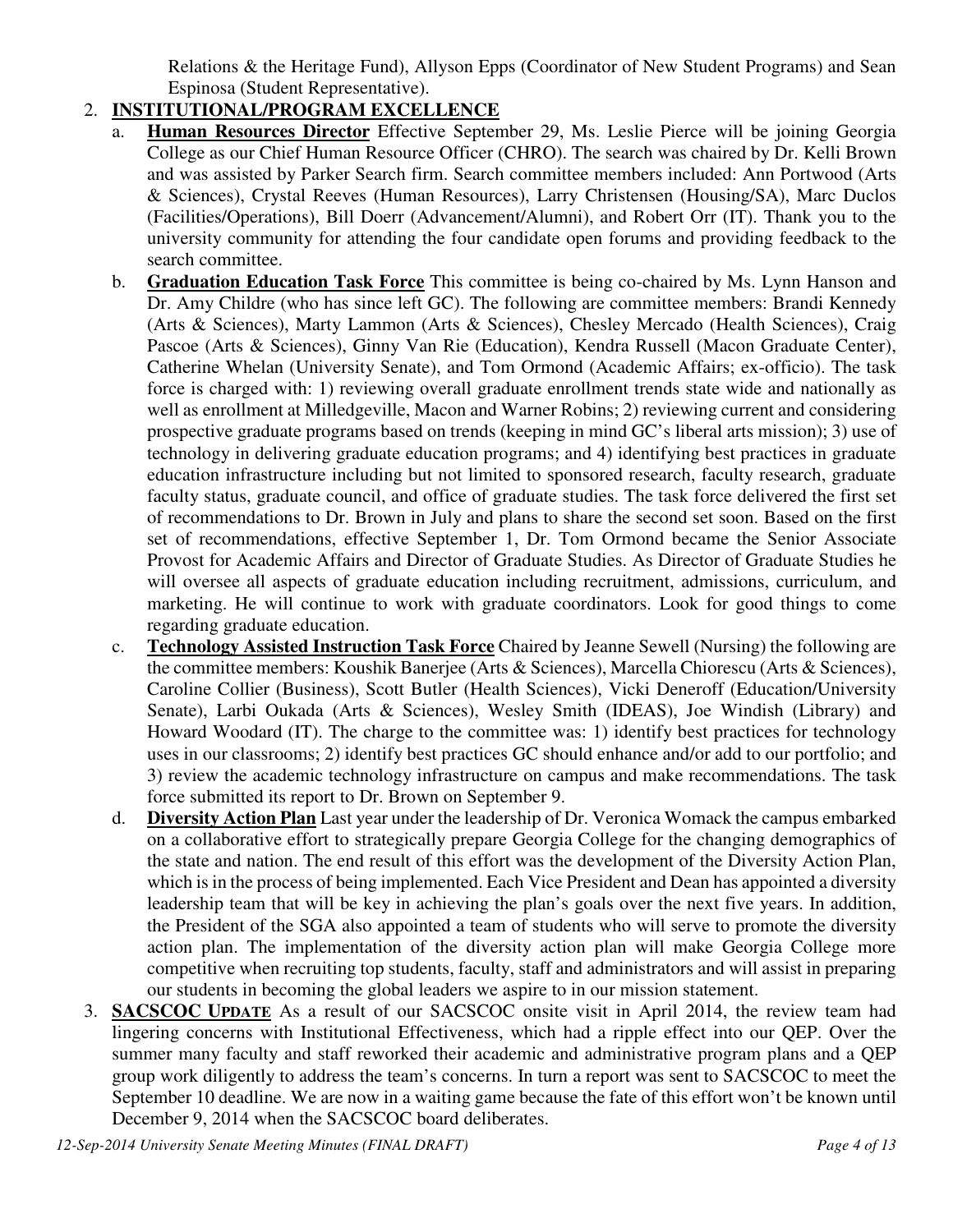## 4. **STUDENT EXCELLENCE**

- a. **National Scholarship Office** In keeping with thinking about student excellence, Academic Affairs will be creating a National Scholarships Office this fall. This office will be physically housed within the Honors office with oversight by Dr. Steve Elliot-Gower. This effort will allow us to be much more intentional in how we work with our bright students to prepare them for such awards as Boren, Gilman, Fulbright, moving to Truman, Goldwater, & Udall and someday a Rhoades scholar! We will conduct a search this fall for a full-time professional staff member to spearhead these efforts. More to come on this during the fall.
- b. **College Completion** As part of Governor Deal's "**Move Back, Go Ahead**" college completion campaign for returning adults, Mr. Mike Augustine will be Georgia College's Adult Re-enrollment Point of Contact. Mike will also be our primary contact for any veterans, active duty military, or reservists coming to Georgia College. Thanks to Mike for his willingness to serve as Georgia College's point of contact for adult returners and our military friends.
- 5. **INNOVATION STATION** Under the direction of Dr. Bob Orr, Chief Information Officer for Information Technology, the Innovation Station is proposed to be an institutionally-owned, full service technology retail store for the purpose of providing the Georgia College community with essential technology equipment, resources, and services while serving as a catalyst for providing the campus access to new and innovative technologies as well as training. Operated as a joint partnership between Auxiliary Services and the Division of Information Technology, the Innovation Station will be a one-stop location for institutional and personal technology questions and sales and services. Included will be products from Apple, Dell, Microsoft, and HP to name a few vendors. Numerous accessories will be available as well as warranty repairs and a full service technical repair and support area.

In a companion space to the technology sales area, The Innovation Station has a flexible presentation area with full interactive video capabilities. This area will be used for demonstrations, training sessions and will allow vendors a space to share information with faculty, staff and students concerning new and emerging technologies. Numerous vendors have already pledged their support in offering various activities. Fall activities include sessions on cloud technologies, digital media spaces, web conferencing, mobile telephony, and collaboration tools with vendor activities from our major vendors including Apple, Dell and Microsoft. One featured activity in the planning stages is on student teaching technologies in a "flipped" setting.

The mission of the Innovation Station store will fully integrate with the mission of GC. It is as follows:

"The Innovation Station is an integral part of the Georgia College's learning environment, enhancing the quality of campus life. Committed to modeling excellence in service and support, it seeks to provide quality goods, services and technology innovation desired and/or needed by the University community at reasonable prices as a self-sustaining operation."

The primary goal of the Innovation Station is to meet the demand by GC students, faculty, and staff for quality goods and services at reasonable prices while creating opportunities to use and explore new and innovative technologies.

A "soft" opening will occur in late September with numerous grand opening activities planned for October 2014.

## 6. **QUESTIONS**

- Q1: In the context of online student opinion surveys, a narrative comment attributing egregious behavior to a particular instructor by name, say instructor X, was received as narrative feedback by a different instructor, say instructor Y. This was reported as a concern to the office of academic affairs. Upon hearing this anecdote, some faculty in my constituency are questioning whether the online student opinion survey system is assigning the narrative comments and ratings it collects to the appropriate instructor. Is there any resolution of this concern?
- A1: The research into the resolution of this concern is ongoing. The working theory is that the comment about Instructor X was actually entered into the survey for Instructor Y and may have been a data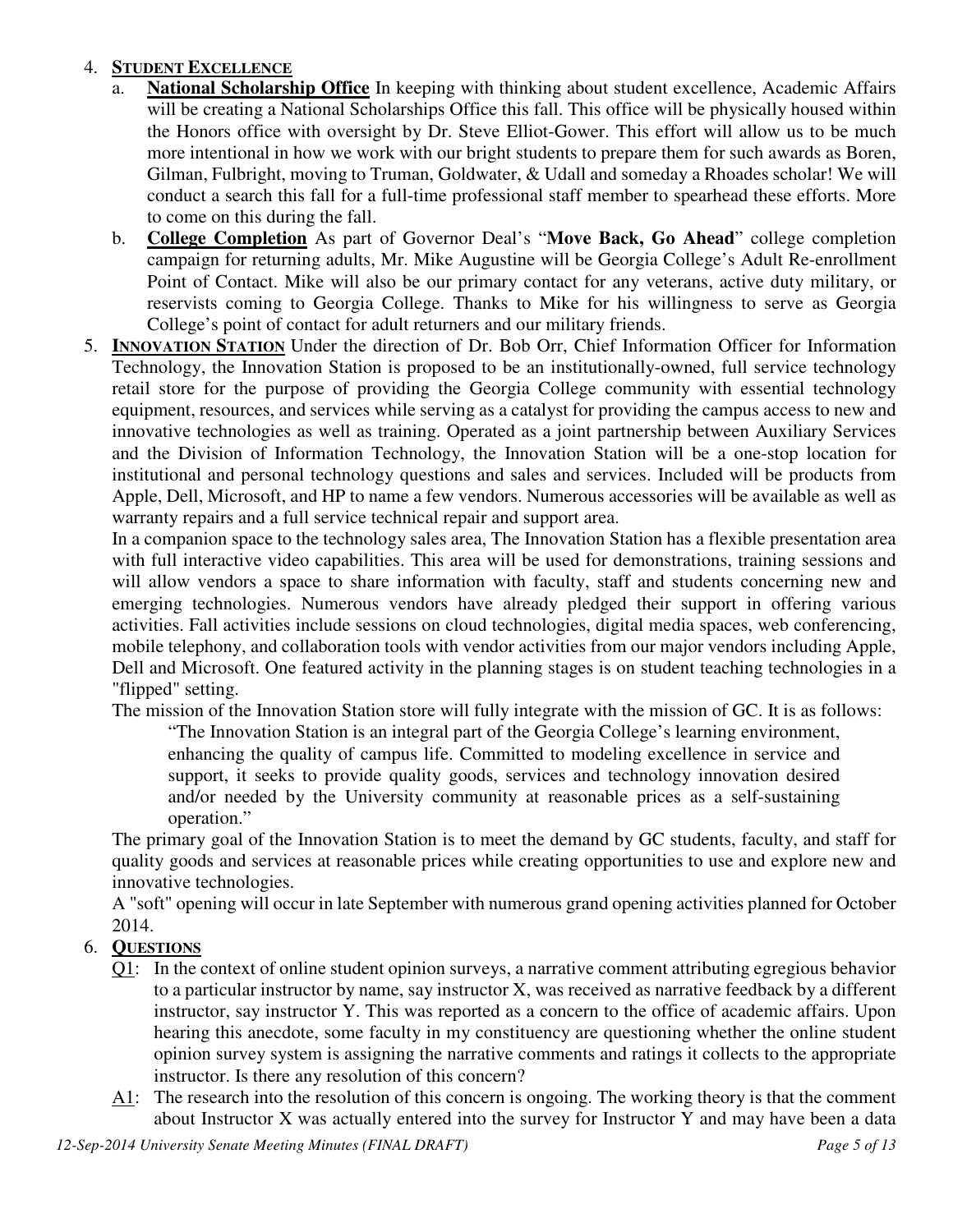entry error by the student responder. At present, we have no compelling evidence to suggest or indicate that the narrative comments or ratings are ever misdirected by the online student opinion survey system.

**COMMITTEE REPORTS**: The following committee reports were given.

**SUBCOMMITEE ON NOMINATIONS** (SCoN) – John R. Swinton

*Officers: Chair John R. Swinton, Secretary Craig Turner, No Vice-Chair position for this committee.*

- a. **MOTION 1415.CN.001.O (US VOLUNTEER AND SENATOR CHANGES)** On behalf of the committee, John R. Swinton, SCoN Chair, presented the motion *1) To replace Cathy Liu with Patrick Simmons as a volunteer on SoCC for 2014-2015 academic year. 2) To replace Alex Blazer with Katie Simon as Senator Representing English and Rhetoric for the 2014-2015 academic year. 3) To replace Alex Blazer with Katie Simon on FAPC for the 2014-2015 academic year*.
	- i. **SUPPORTING DOCUMENTS** Supporting documentation for Motion 1415.CN.001.O, accessible in the online motion database, was not displayed on the big screen due to technical difficulties. There were two supporting documents.
		- 1) *edited nominee slate* An excel spreadsheet showing all committee members and highlighting in yellow the proposed revisions.
		- *2) Edited compliance report* An MSWord file demonstrating compliance of the proposed slate with all applicable university senate bylaws. This compliance report is required by university senate bylaws.
	- ii. **CONTEXTUAL INFORMATION** John R. Swinton shared the following context.
		- 1) Part of the charge of the Subcommittee on Nominations (SCoN) is to ensure that any vacancies on the university senate or its committees are filled. These vacancies arise from individuals resigning from committee or university senate service.
		- 2) A clarification to item 2) of the motion text was provided to indicate that it is more accurate to say that *Katie Simon was elected by the Department of English and Rhetoric to complete the 2013-2016 term of service of Alex Blazer as an elected faculty senator. Alex Blazer resigned his elected faculty senator position after receiving notification that his request for a professional leave was approved.*
		- 3) Due to technical difficulties in displaying the supporting documentation, I begged the indulgence of the university senate body to trust the accuracy of the motion.
	- iii. **SENATE ACTION** Motion 1415.CN.001.O was *approved* with no discussion.
- 2. **ACADEMIC POLICY COMMITTEE** (APC) Howard Woodard

*Officers: Chair Howard Woodard, Vice-Chair Donovan Domingue, Secretary John Sirmans*

- a. APC met Friday 22 Aug 2014 at 2:00 PM. The following were among the issues discussed.
	- i. **Course Delivery** Effective with the Spring 2015 semester, course section descriptions will include an instructional delivery code selected from the following:
		- 1)  $E =$  Entirely at a distance (100% of class sessions are delivered by technology)
		- 2)  $F =$  Fully at a distance (95-99% of class sessions are delivered by technology; may require students to attend a one-time in-person orientation and/or in-person exams)
		- 3)  $P =$  Partially at a distance (51-94% of class sessions replaced by technology)
		- 4)  $H = Hybrid (25-50\% of class sessions replaced by technology)$
		- 5)  $T =$  Technology enhanced (technology is used to deliver instruction, but no class sessions are replaced by technology)

**Note**: As used above, the phrase *at a distance* means technology is used to deliver instruction rather than face-to-face in-person meeting time – if you cannot touch the students, you are *at a distance*.

ii. **Mentoring** Given that we now have professional advising in place, faculty will mentor (rather than advise) student majors. If this mentoring activity is to be evaluated, how will it be measured? How (if at all) will this activity be considered in faculty evaluation?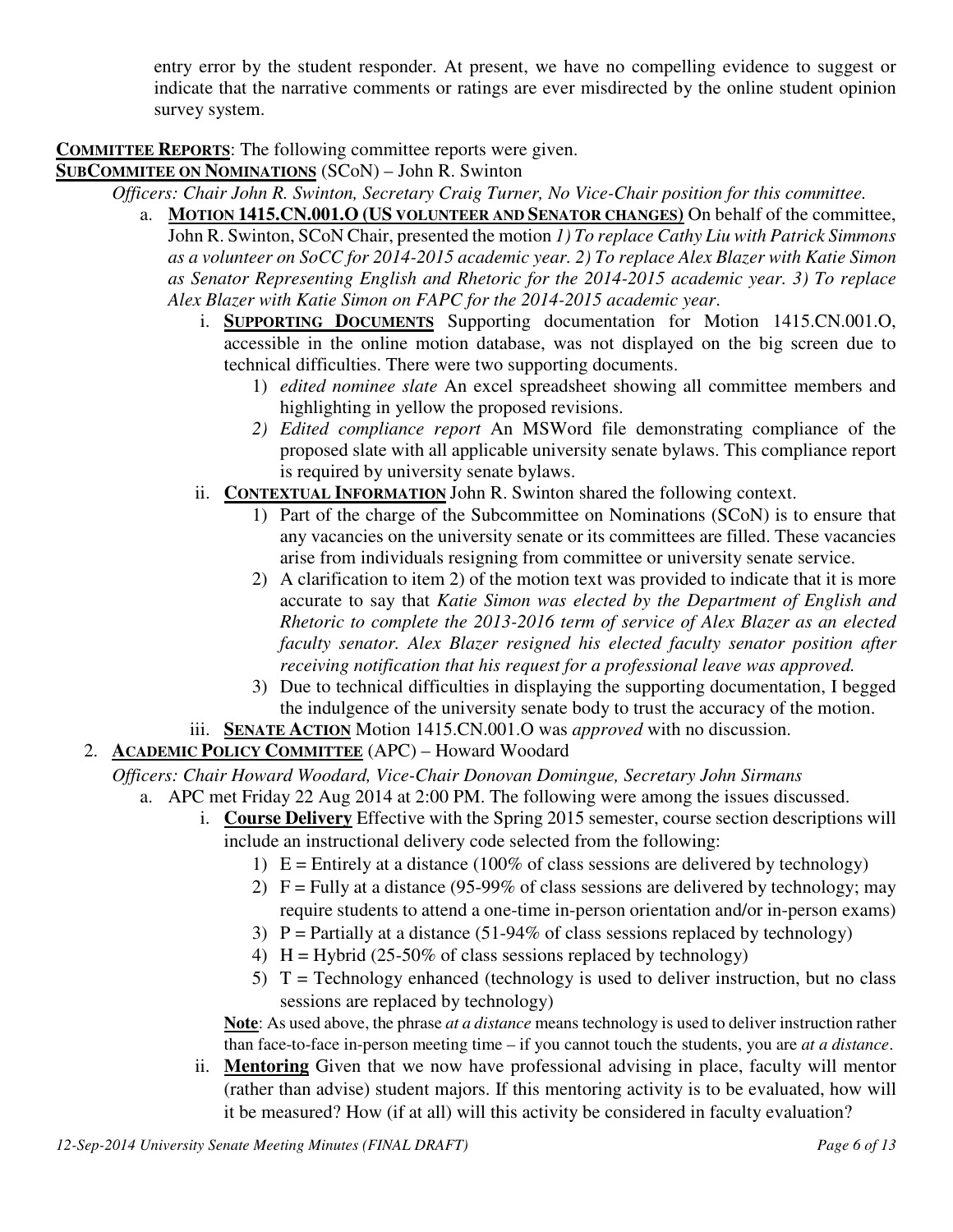- iii. **Final Exam Schedule** could it be improved? In particular, what about the inclusion of one or more *reading days* inserted between the last class meeting of the semester and the first day of final exams? APC deliberation on this matter is still in progress.
- 3. **CURRICULUM AND ASSESSMENT POLICY COMMITTEE** (CAPC) Stephen Wills

*Officers: Chair Stephen Wills, Vice-Chair Bill Miller, Secretary Juan Ling*

- a. **No Oral Report** When Presiding Officer Susan Steele invited CAPC Chair Stephen Wills to provide a report, his response was that CAPC had no report.
- 4. **SUBCOMMITTEE ON CORE CURRICULUM** (SoCC) Julia Metzker

*Officers: Chair Julia Metzker, Vice-Chair Amy Sumpter, Secretary Kay Anderson*

a. **No Oral Report** As SoCC Chair Julia Metzker had extended regrets and was unable to attend this meeting of the university senate, there was no oral report given for SoCC.

*Note: During the preparation of these minutes, Julia Metzker submitted the following report.* 

- b. **Summary of Activities** SoCC has accomplished the following:
	- i. Established a set of goals for the academic year to address issues related to the core curriculum, which are
		- 1) Distinctiveness of GC Core Curriculum in the context of the liberal arts mission
		- 2) Assessment plan for the core curriculum
		- 3) Better communication to the campus community about course proposal and approval procedures
		- 4) Addressing issues with Global Perspectives Overlay
		- 5) Identifying leadership for the core curriculum an individual or individuals responsible for day-to-day administrative processes and resolving issues.
	- ii. Established an intranet site (http://intranet.gcsu.edu/socc) as a one-stop place for course applications, policies relevant to the core curriculum and other relevant information.
	- iii. Established a D2L course where course proposals for courses approved for the core curriculum are available. This course also has the application forms and information about the proposal/review process.
	- iv. Reviewed issues related to the global overlay where students in particular programs are having difficulty meeting the requirement.
	- v. Continue to review proposals for courses and overlays.
	- vi. Draft rubrics for reviewing course and overlay proposals.

#### c. **Agreements**

- i. SoCC has prepared a proposal for addressing issues to the Global Overlay, which includes a requested change to the core curriculum policy. This proposal has been shared with CAPC with a request to sponsor a motion for amending the core curriculum policy.
- ii. Rubrics for reviewing GC1Y and GC2Y course proposals have been drafted and are in revision. These will be shared with campus in the coming weeks.

## d. **Future Plans**

i. Having completed a set of recommendations for alleviating issues with the Global Overlay, SoCC will move on to establishing a plan for assessing the core curriculum.

### 5. .**FACULTY AFFAIRS POLICY COMMITTEE** (FAPC) – Tom Toney

*Officers: Chair Tom Toney, Vice-Chair Barbara Roquemore, Secretary Carol Sapp*

- a. **Organizational** The 22 Aug 2014 FAPC meeting was primarily organizational. We both elected a committee secretary and reviewed tentative agenda items for the 2014-15 academic year.
- b. **Post-Tenure Review** The 2013-14 FAPC received a set of proposed revisions to the Post-Tenure Review policy too late in the academic year to allow time for their review. These proposed revisions were received again from Presiding Officer Susan Steele and appear to be basic and editorial in nature. FAPC will review these proposed revisions at a future committee meeting.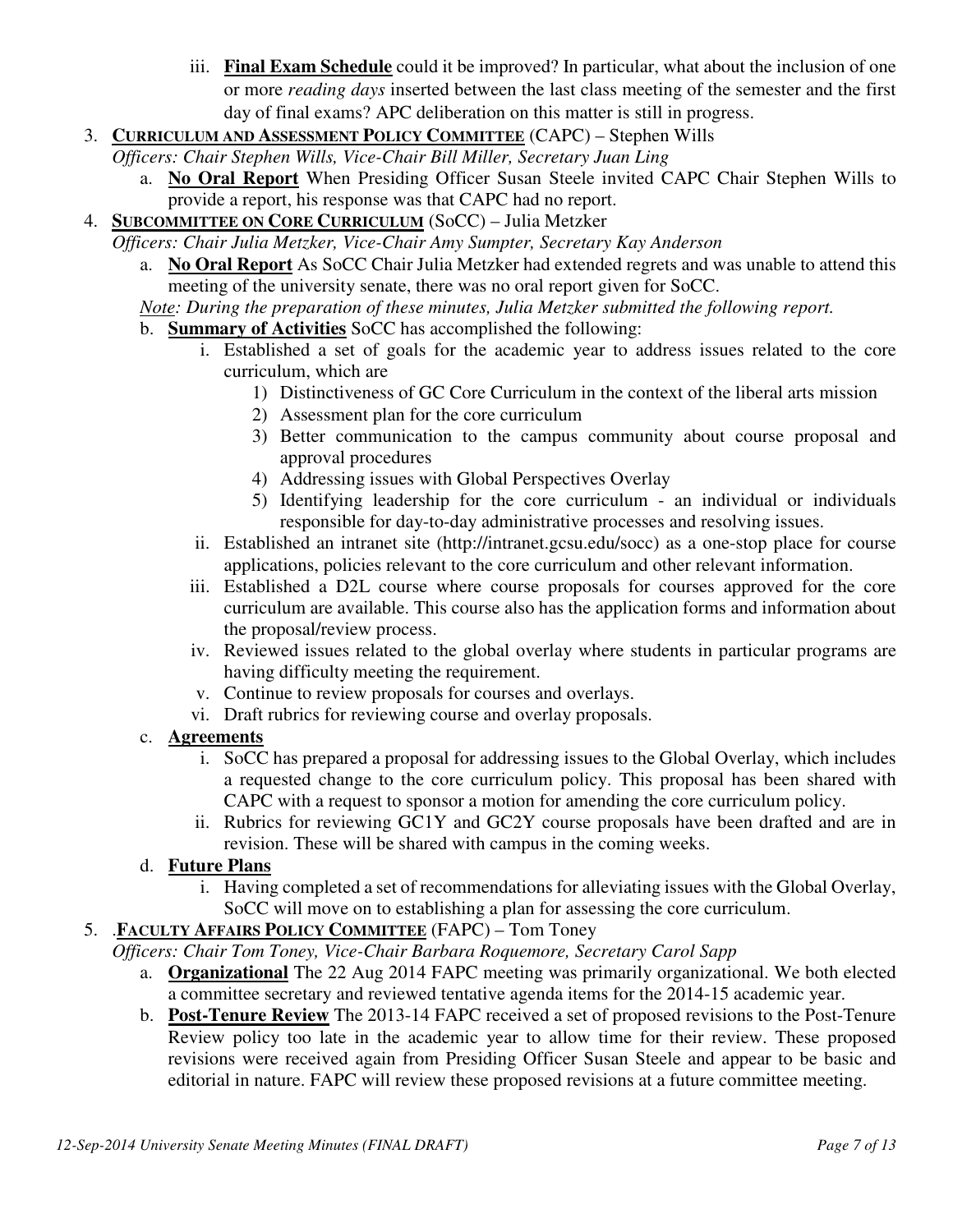- c. **Contingent Faculty** Deliberation on the participation in shared governance by contingent faculty is continuing from 2013-14. FAPC plans to inform its ongoing deliberation with preferences and opinions of those faculty holding contingent appointments. Contingent faculty are any faculty not on tenure-track and include but are not limited to instructors, lecturers, senior lecturers, part-timers, and graduate teaching assistants.
- d. **Items from the Governance Retreat** At the committee session of the 15 Aug 2014 governance retreat, three tentative agenda items were identified: (1) concerns were raised about the ongoing program prioritization, (2) concerns about the recently announced change for student opinion surveys (minimum of two courses surveyed replacing all courses surveyed), and (3) pre-tenure review (giving this the same kind of thorough review recently given to post-tenure review by FAPC).
- 6. **STUDENT AFFAIRS POLICY COMMITTEE** (SAPC) Macon McGinley

*Officers: Chair Macon McGinley, Vice-Chair Amy Pinney, Secretary Nicole DeClouette*

- a. **Sexual Misconduct Policy** Guest speakers from the Women's Center addressed concerns raised by faculty and students and provided an overview of its educational initiatives around the campus.
- b. **Tobacco Free Campus** Overview of implementation of policy, which goes into effect 1 Oct 2014.
- c. **Postponed to the next SAPC meeting**
	- i. Resolution to support full-time LGBT coordinator, as SGA did in Spring 2014.
	- ii. Resolve discrepancies in freshmen residency requirements as stated on the Admissions and University Housing web pages.
- 7. **STUDENT GOVERNMENT ASSOCIATION** (SGA) Juawn Jackson

*Officers: President Juawn Jackson, Vice President Gina Webber, Secretary Laura Ahrens, Treasurer David Gastley*

- a. **SGA Elections** SGA just completed elections today (Fri 12 Sep 2014). We are in the process of certifying the results.
- b. **SGA Senator Training** We will begin training our senators tomorrow (Sat 13 Sep 2014) morning.
- c. **State of Student Body Address, Swearing In Ceremony** I would like to also invite everyone to the 2014 State of the Student Body Address on next Tuesday (16 Sep 2014) at 5pm in the Magnolia Ballroom. During the Address, we will lay out our 2014 Plan of Action/Strategic Plan and swear in our Executive Board along with our Senators
- 8. **RESOURCES, PLANNING AND INSTITUTIONAL POLICY COMMITTEE** (RPIPC) Ben McMillan *Officers: Chair Ben McMillan, Vice-Chair Jan Clark, Secretary Brittiny Johnson* 
	- a. **Staff Training** RPIPC plans to conduct a survey of faculty willing to conduct training for staff. A survey of training needs has been conducted by the Staff Council. Efforts will be made to work with the Training Coordinator (once the person has been hired).
	- b. **Faculty to Faculty List Serve** Pursue the re-establishment of a Faculty to Faculty Listserve. The function of this Listserve would be to increase communications to members of the faculty beyond the current Sale List.
	- c. **Class Prerequisites** Examine the feasibility of a policy that requires departments using prerequisites or electives outside of their college for their major or certificate programs to inquire of the availability in the class sections requested. Currently, 38 students are taking Acct 2101 that are not business majors or minors. The Accounting Department in the College of Business had a 60 student plus waiting list for Principles of Accounting (Acct 2101) for the Fall of 2014. Policy would not be based in the academic requirement of the class but be focused simply on capacity and availability to teach the sections.

## 9. **EXECUTIVE COMMITTEE OF THE UNIVERSITY SENATE** (ECUS) – Susan Steele

*Officers: Chair Susan Steele, Vice-Chair John R. Swinton, Secretary Craig Turner*

- a. **Meetings** Each of the university senate committees have met at least once.
- b. **Steering Items** Executive Committee steered the following items to FAPC for consideration.
	- i. Participation of contingent faculty in university governance
	- ii. Post-tenure review (proposed editorial revisions)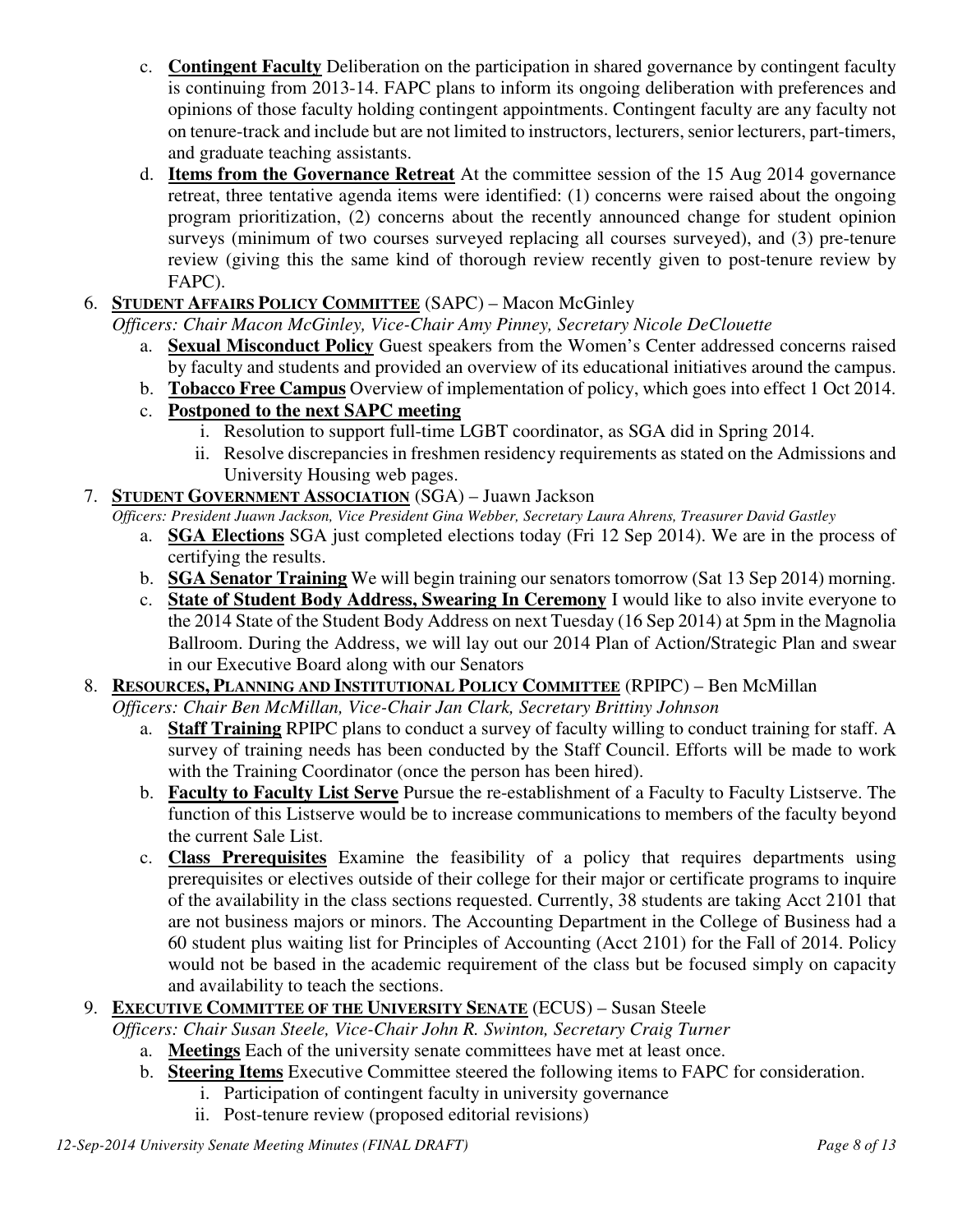- c. **University Senate Electronic Presence** is under renovation by Enterprise Application team members David Smith and Kelly Rickman under the leadership of James Carlisle. The intent is to collect all the sites comprising the electronic presence into a convenient one-stop resource.
- d. **Academic Leadership Meetings** Susan Steele will be attending academic leadership team meetings monthly as a representative of the University Senate.
- e. **Choose Health** The upcoming *Choose Health* event is scheduled for 1 Oct 2014 and all university senators and committee volunteers are asked to encourage co-workers to attend.

**INFORMATION ITEMS**: The following informational reports were given.

- 1. **TECHNOLOGY ASSISTED INSTRUCTION TASK FORCE** Victoria Deneroff
	- a. **One More Meeting** I erroneously reported that our work is done. However, we have one more meeting to finalize and approve the report.
	- b. **University Senate Representative** I attended and participated in deliberations of the Provost's Technology Assisted Instruction Task Force as a representative of the University Senate.
	- c. **Charge** The charge of the task force, under the able leadership of Jeanne Sewell, was as follows:
		- i. Identify best practices for technology uses in our classrooms;
		- ii. Identify best practices Georgia College (GC) should enhance and/or add to our portfolio; and
		- iii. Review the academic technology infrastructure on campus and make recommendations.
	- d. **Eight Principles** We recommended eight principles for technology use in instruction at GC. We decided on principles because specific recommendations in an ever-changing technology environment will quickly be outdated. These principles can guide future decisions about innovations. These recommendations are based on a survey of faculty which was completed by a significant number. References to ECAR within this report refer to the surveys.
		- i. **Principle 1**: Policies guiding the implementation of technology to enhance learning should align with decisions about resources allocation and faculty reward system (tenure and promotion decisions, salary increase, hiring selections and priorities, etc.)
			- 1) Rationale: Use of technology is not universally included in tenure and promotion (T&P) decisions. Some faculty would be motivated to implement technology to enhance learning if it is used for T&P decisions. (Faculty ECAR 3.6)
			- 2) Use of technology is not universally included in employment decisions for new faculty. Faculty have identified lack of support by their leadership for the desire to use online pedagogy strategies. (Faculty ECAR 3.5)
			- 3) Examples of ways to demonstrate appreciation include:
				- a) Use of technology to enhance learning is recognized in tenure and promotion guidelines.
				- b) Include technology skills in new position postings.
				- c) During each faculty search ask "Are you willing to teach online/hybrid courses?"
				- d) Have a University "Teaching Innovation Day" similar to "Assessment Day" where faculty, students, and vendors demonstrate latest types of software, hardware, and teaching resources.
				- e) Foster research in teaching and learning innovations.
				- f) Foster scholarship related to innovations in teaching and learning, for example, collaborative e-books on the subject, publications, and podium presentations.
				- g) Recognize best practices for innovative teaching and learning.
				- h) Recognize faculty who have certificates in online teaching in T&P decisions.
		- ii. **Principle 2**: Maintain dialog, coordination, and close collaboration among the various services to make institutional decisions transparent and the process participatory.
			- 1) Rationale: Faculty identified that those with expertise in online pedagogy are not involved in decision-making. (Faculty ECAR 2.5)
			- 2) Examples: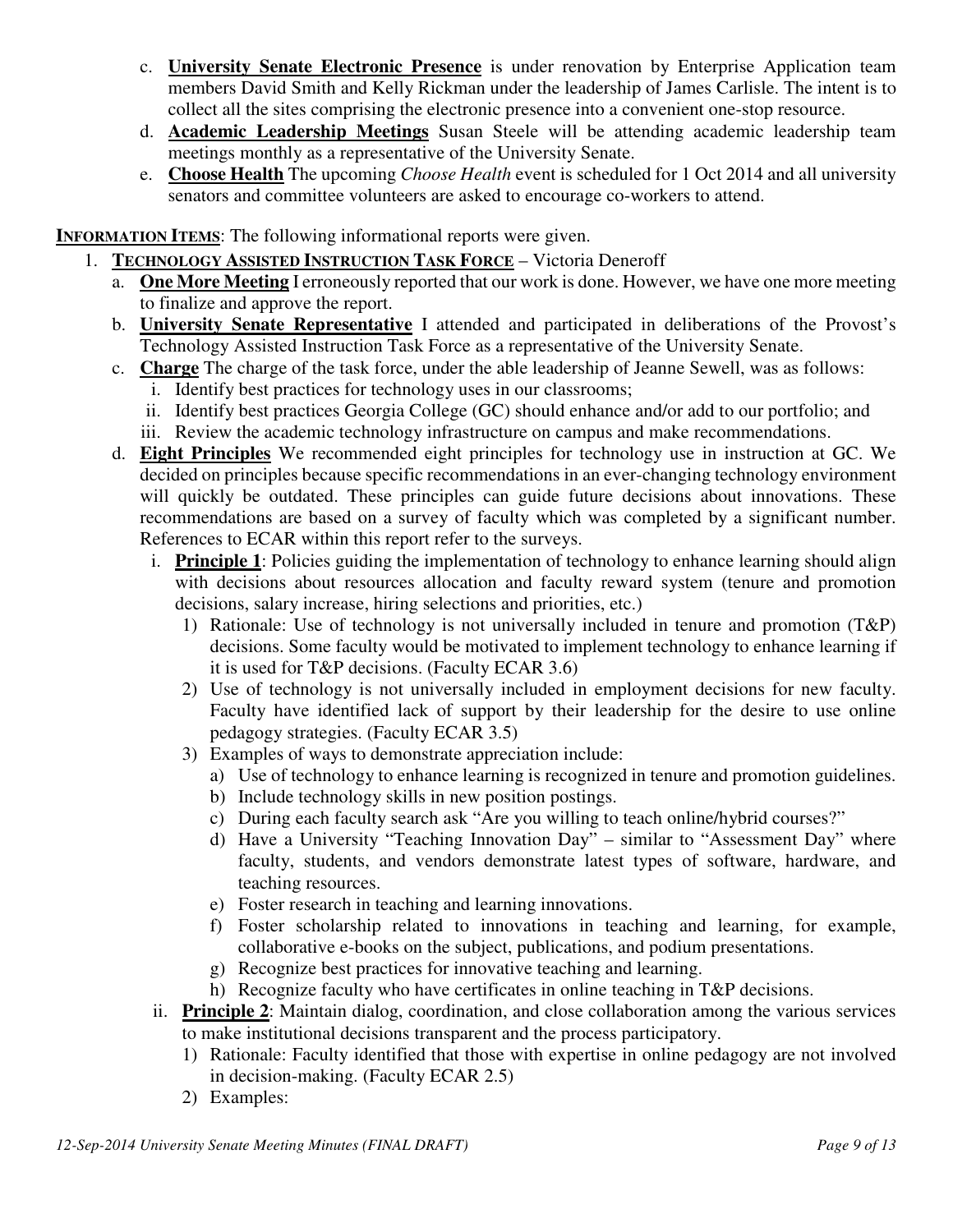- a) Identify faculty with expertise in online pedagogy in each college to serve on the academic advisory board (not sure of the correct name).
- iii. **Principle 3**: Coordinate services related to teaching and technology.
	- 1) Examples:
		- a) Develop an interactive website with links to all learning resources supporting pedagogy. It should be attractive and display information in an intuitive way for users. Involve faculty and students in the design of the website.
		- b) Streamline and simplify the many websites to make it easier to locate information.
		- c) A website should assist faculty to locate all resources for research online.
		- d) A website should provide access to presentation resources that assist faculty with engaging instruction.
- iv. **Principle 4**: Include students on committees that make decisions about use of technology and teaching.
	- 1) Rationale: Students provide unique perspectives on how to leverage the use of technology to facilitate time management and learning. (Student ECAR 3.8)
	- 2) Examples:
		- a) Many of the features that students suggested for the design of a learning management system (LMS) are available in D2L, such as who is online, chat, spell-check, and notifications.
- v. **Principle 5**: Faculty and staff need to display technology resilience while recognizing that technology will continue to change rapidly.
	- 1) Rationale: We know:
		- a) Technology will continue in a constant state of flux, but faculty have voiced frustrations about the constant changes. (Faculty ECAR 2.5)
		- b) The USG supports D2L.
		- c) The integration training based on Faculty ECAR 3.4 is a constantly changing function.
		- d) Online collaboration tools are in a state of flux.
		- e) The publishing industry's model is undetermined.
		- f) We need to plan for the future with a shift towards use of e-learning.
			- (1) Students indicated that they could be a more effective student if better skilled using the LMS, e-books or e-textbooks, lecture capture, online collaboration tools, and mobile technologies for learning. (Student ECAR 3.6)
			- (2) Faculty indicated that they could be a more effective instructor if better skilled at integrating the LMS, online collaboration tools, e-portfolios, e-books or e-textbooks into courses, simulations or educational games, lecture capture, and use of mobile technology for teaching. (Faculty ECAR 3.4)
			- (3) Faculty indicated that they want to know how to teach online effectively and create learning experiences (Faculty ECAR 3.5)
	- 2) Examples:
		- a) Assist faculty to learn about and use online curricular packages.
		- b) Assist faculty to develop skills for using technologies to teach.
		- c) Design a customizable certification curriculum for online teaching for Georgia College.
		- d) Assist students to develop skills for using technologies to learn.
		- e) Locate, if possible all resources that assist faculty and students with teaching and technology in one place.
- vi. **Principle 6**: Any direction for the use of technology in education should use benchmarks to demonstrate progress.
	- 1) Rationale: We cannot identify progress without data.
	- 2) Examples: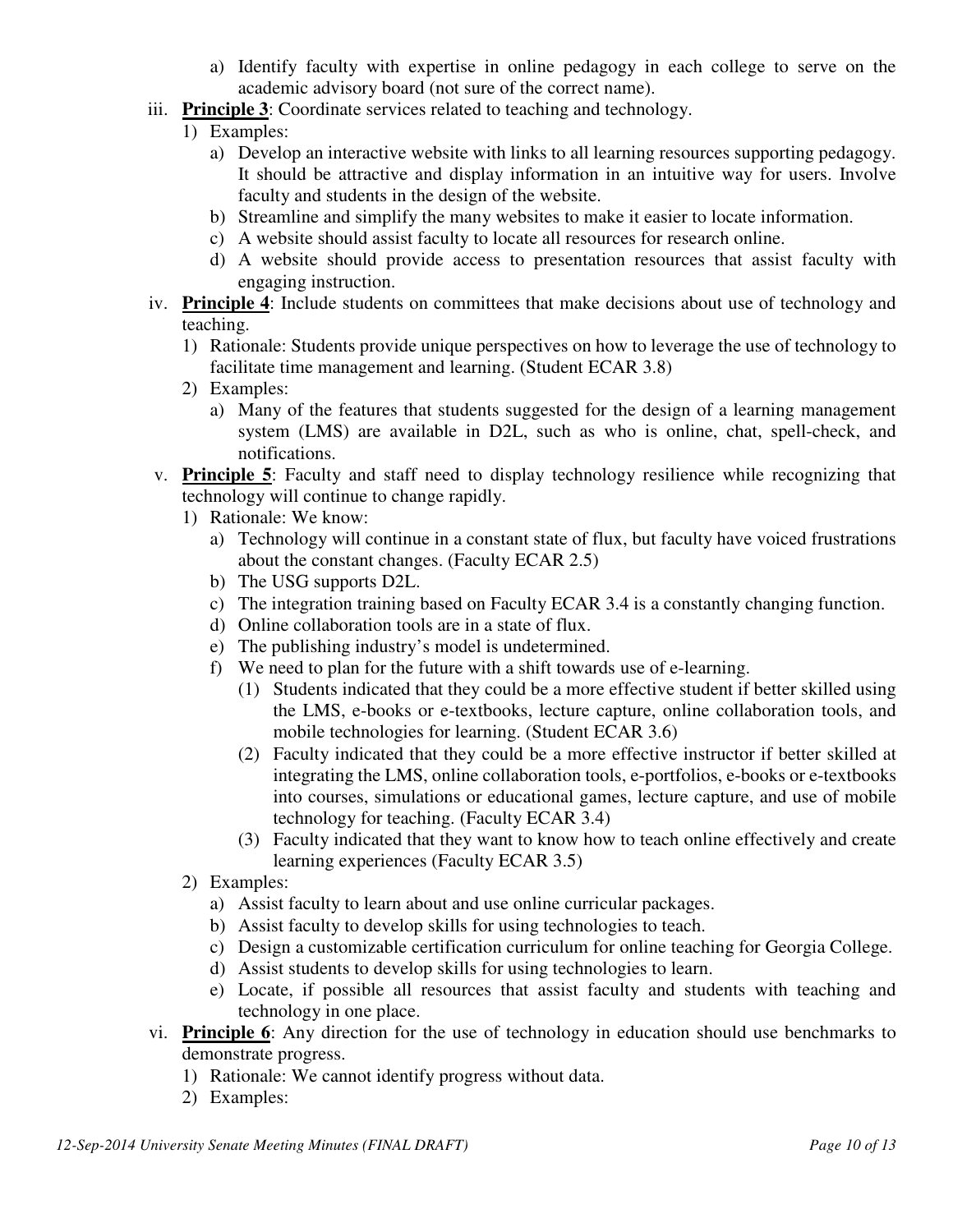- a) Continued use of the ECAR surveys for faculty and students provide data about the use of technology in education with comparison to other institutions of higher education.
- b) Continued use of focused surveys provide data to address improvements in targeted areas for faculty and students.
- vii. **Principle 7**: Classroom design must support the use of technology by teachers and students.
	- 1) Rationale: Most classrooms were designed for the traditional lecture platforms while current teaching methodology trends are towards active learning with faculty as guides. Students indicated that instructors do not know how to use classroom technology, such as Smartboards (Student ECAR 4.9). Faculty have stated that some computer labs need to be updated. (Faculty ECAR 2.5)
	- 2) Examples:
		- a) Explore best practices in classroom design.
		- b) Redesign classroom configuration that incorporates modular configurations that facilitate active learning.
		- c) Provide learning resources for instructors so that they are able to optimize the use of Smartboards and other classroom technology where it is available.
		- d) Identify faculty working with antiquated computers, update the computers, so that they can use the technology to teach.
		- e) Identify outdated learning labs and strategize to make updates a priority.
- viii. **Principle 8**: Faculty should use tools available to best support the discipline learning content; however, there must be some uniformity within majors to assist with guiding student learning.
	- 1) Rationale: Students identified the need for uniformity in instructor skills and use of technology in teaching (Student ECAR 4.8). Faculty have expressed the need to know what technology skills are expected by the University. (Faculty ECAR 3.5)
	- 2) Examples:
		- a) Provide course syllabi and calendars online in D2L.
		- b) Use the D2L online gradebook.
		- c) Agreement of chairs and faculty within a discipline for design of online and hybrid courses
		- d) Each department design uses a general D2L template for use department wide.
		- e) Each department designs a general D2L SoftChalk template for use department wide.
		- f) When departments/faculty choose a supplemental learning resource every effort should be made to make sure the e-learning resource integrates with D2L.
		- g) Establish minimal technology competencies for online instruction for faculty.
		- h) Develop a customizable curriculum leading to an online teaching certificate for Georgia College.
		- i) Faculty teaching online adopt Quality Matters principles to use when designing and evaluating online courses.

## e. **Questions**

Q1: Was there any evidence that the quality of technology-assisted teaching is significantly better or worse that face-to-face teaching? Was the report informed by a conversation on this question?

A1: There is no one size fits all approach to either technology-assisted or face-to-face teaching, so there was no definitive conclusion that one was superior to the other. Yes, consideration of this question was a recurring point of conversation throughout the task force deliberation.

## 2. **ASSOCIATE PROVOST FOR STUDENT SUCCESS AND STRATEGIC INITIATIVES SEARCH** – Ben McMillan

- a. **Short List** Four candidates have been identified and invited for campus interviews.
	- i. One candidate has been to campus for an interview, Idna Corbett.
	- ii. The remaining three candidates will be brought to campus by the end of September.

## 3. **DATA STANDARDS COMMITTEE** – Craig Turner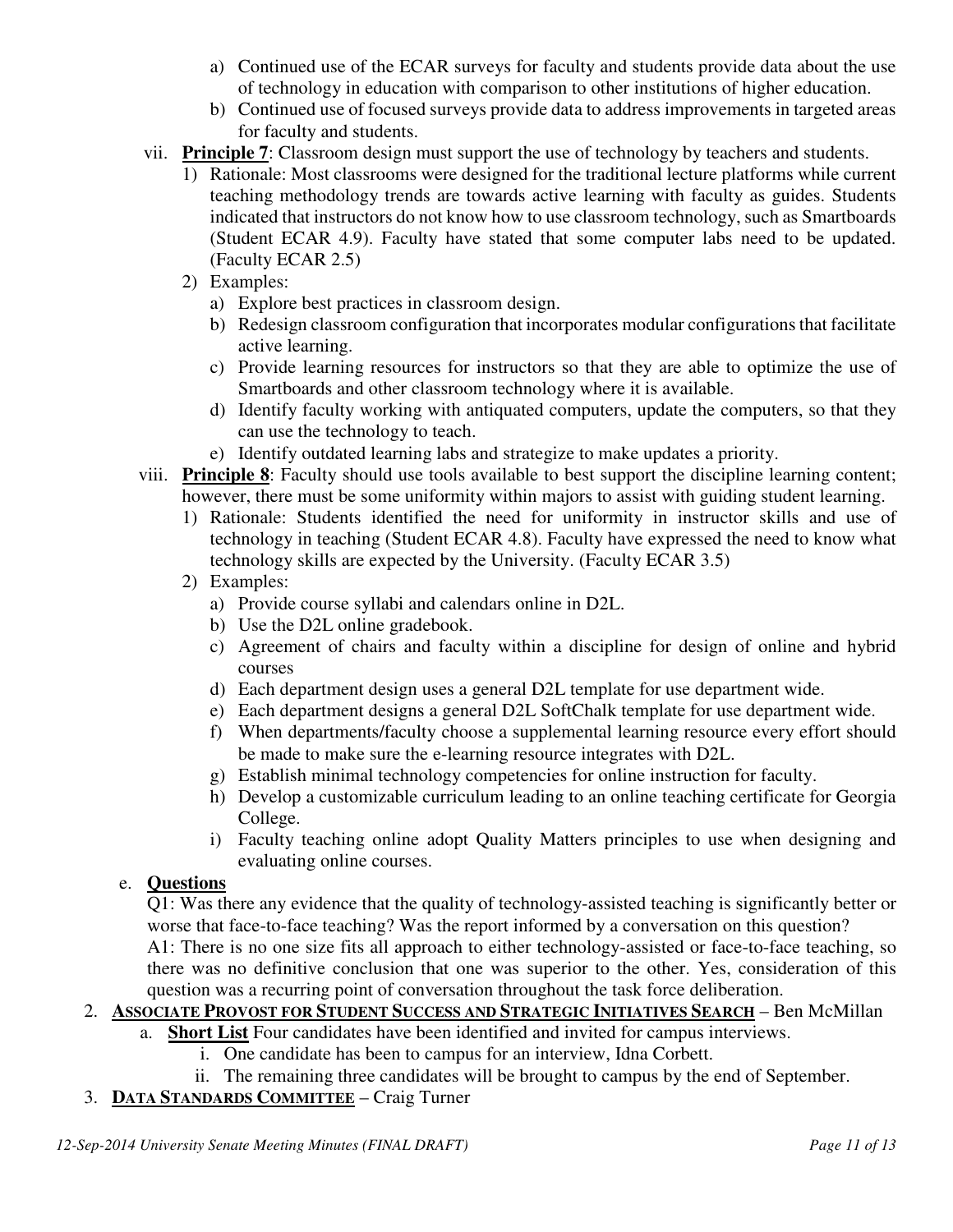- a. **Data Entry Standards** The committee met during summer 2014 and submitted a report on data standards, focusing on standardizing the entry of data into university information systems, to Provost Kelli Brown and Chief Information Officer Bob Orr. Since that submission, the committee has been in hibernation yet is at the ready should a need for further committee action present itself.
- b. **Data Definition Standards** Provost Brown indicated that this report has been sent over to Associate Vice President of Institutional Research Chris Ferland, in consultation with data standards committee chair Rose Ennis, for the addition of standardizing the definitions of terms used in reporting out institutional data. Such terms include but are not limited to faculty, faculty full-time-equivalents (FTEs), student counts for admissions and registrations, and faculty-student ratios. Information on the source of these data will be included in addition to definitions for the terms supporting these data.
- 4. **UNIVERSITY SYSTEM OF GEORGIA FACULTY COUNCIL** (USGFC) John R. Swinton
	- a. **Next Meeting** The USGFC has announced its meeting date and location:
		- i. Date Saturday October 11, 2014
		- ii. Start Time 9:00am (meet and greet)
		- iii. End Time 4:30pm (this is flexible depending on agenda, but planning for a full, productive day)
		- iv. Location Georgia Gwinnett College, 1000 University Center Lane, Lawrenceville, GA 30043 (room/buildings TBA)
	- b. **Represented** Although I will be unable to attend, Georgia College will be represented.
- 5. **2014 RETREAT REPORT** Susan Steele
	- a. **Location** Annual retreat held at Rock Eagle August 15.
	- b. **Attendance**
		- i. Senators Attended by majority of university senators.
		- ii. Volunteers Not as well attended by committee volunteers.
		- iii. Last Minute Notifications Several last minute cancellations, and several regrets due to conflict with department meetings despite the retreat listed on the governance calendar since Spring 2014.
	- c. **Cost / Budget** Total cost will be under \$2,000, leaving \$3,000 in the operating funds of the university senate budget to support initiatives for university senate work throughout the rest of the year.
	- d. **Recommendations** to next planning committee to evaluate the benefits vs. disadvantages of returning to an on-campus location for a meeting, and consider ways to increase attendance by volunteers.
- 6. **ELECTRONIC PRESENCE OF THE UNIVERSITY SENATE UPDATE** Craig Turner
	- a. **Existing** The existing electronic presence of the university senate includes multiple sites: public site (senate.gcsu.edu), the online motion database, official meeting minutes (minutes.gcsu.edu), online senator database, and the green page (us.gcsu.edu).
	- b. **Proposed** The intent is to collect all these sites into a convenient one-stop electronic presence for university senate. Among the goals are a consistent user experience, an easy to manage site, a customizable set of tools, efficiency, security, updated hardware and software and enhanced disaster recovery. The main sections (or modules) of the new electronic presence will be the public site (what anyone in the world will see), the members site (the portion of the site behind unify credentials), motions (the recasting of the online motion database), file repository (the recasting of the current repository), and archives (the recasting of the green page).
	- c. **Developers** Presently, David Smith and Kelly Rickman are the university personnel who are working as the developers of the recasting of the electronic presence of the university website.
	- d. **Timeline** Presently, it is anticipated that the new electronic presence will be completed by the conclusion of the 2014-15 academic year. This electronic presence will be developed in modules and when feasible, the modules will be released and available for use as they are completed.
	- e. **Suggestions Invited** Please funnel suggestions or observations regarding the electronic presence of the university senate through your point person Craig Turner who we will forward them to the developers.